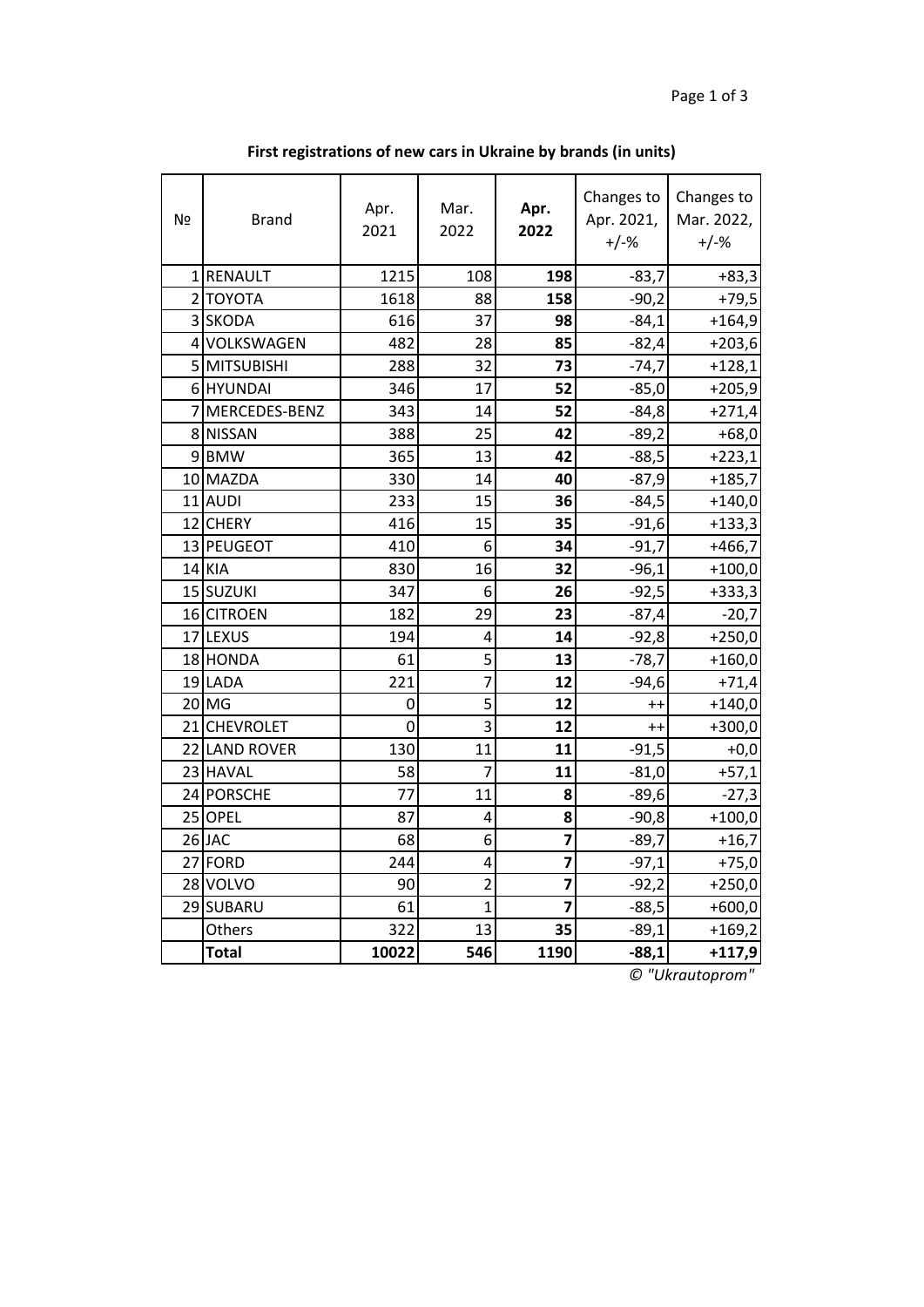| Nº             | <b>Brand</b>   | Apr.<br>2021 | Mar.<br>2022 | Apr.<br>2022 | Changes to<br>Apr. 2021,<br>$+/-%$ | Changes to<br>Mar. 2022,<br>$+/-%$ |
|----------------|----------------|--------------|--------------|--------------|------------------------------------|------------------------------------|
| 1              | <b>RENAULT</b> | 261          | 33           | 87           | $-66,7$                            | $+163,6$                           |
| $\overline{2}$ | <b>FORD</b>    | 85           | 15           | 38           | $-55,3$                            | $+153,3$                           |
| $\overline{3}$ | <b>PEUGEOT</b> | 88           | 6            | 33           | $-62,5$                            | $+450,0$                           |
|                | 4 FIAT         | 152          |              | 27           | $-82,2$                            | $+285,7$                           |
| 5 <sup>1</sup> | <b>VOLVO</b>   | 27           | 0            | 25           | $-7,4$                             | $++$                               |
| 61             | <b>MAN</b>     | 39           | 4            | 16           | $-59,0$                            | $+300,0$                           |
| 7              | <b>IVECO</b>   | 30           | 17           | 15           | $-50,0$                            | $-11,8$                            |
| 8              | MERCEDES-BENZ  | 84           | 5            | 15           | $-82,1$                            | $+200,0$                           |
|                | $9$ MAZ        | 97           | 6            | 11           | $-88,7$                            | $+83,3$                            |
|                | Others         | 403          | 15           | 55           | $-86,4$                            | $+266,7$                           |
|                | <b>Total</b>   | 1266         | 108          | 322          | $-74,6$                            | $+198,1$                           |

## **First registrations of new CV in Ukraine by brands (in units)**

*© "Ukrautoprom"*